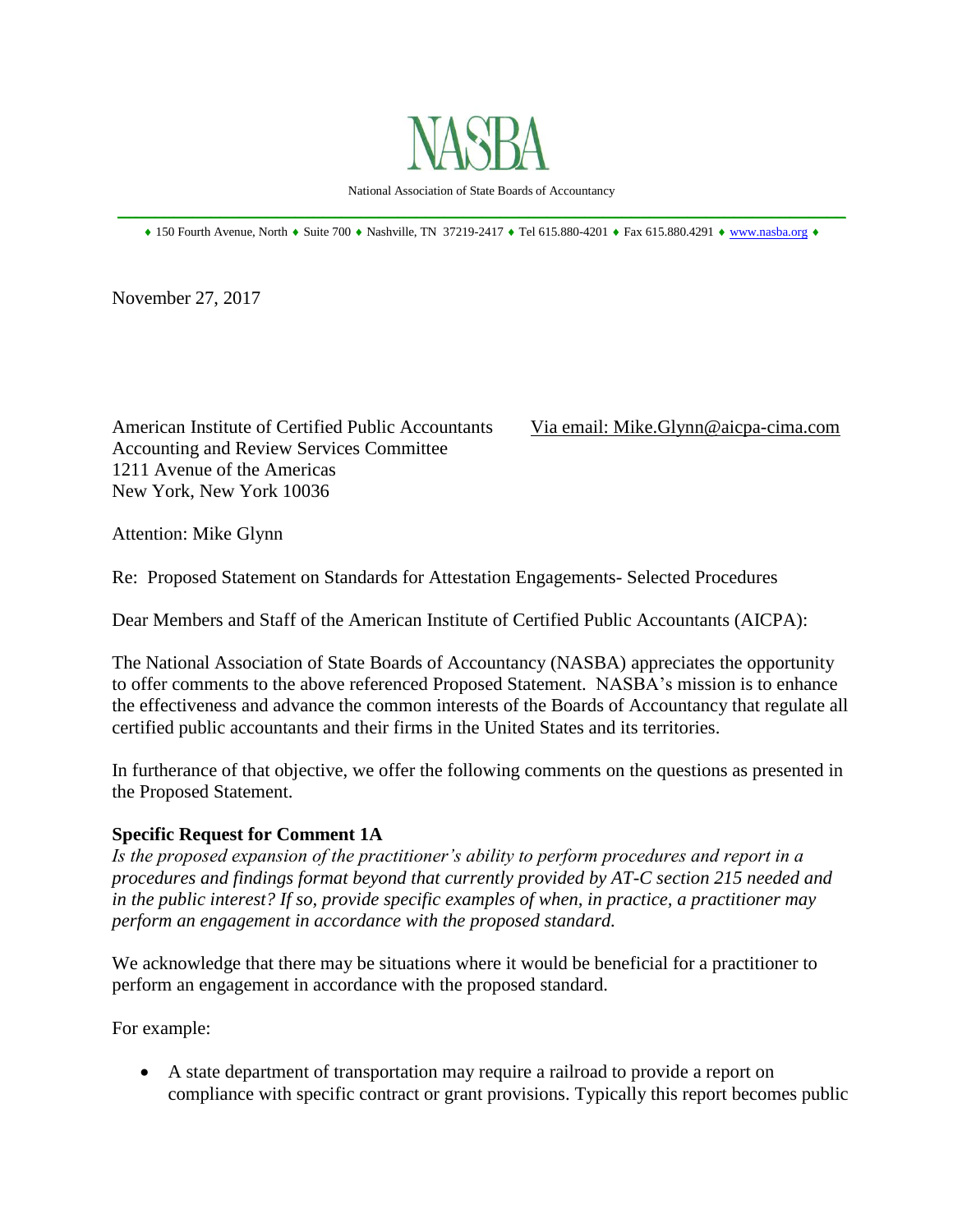American Institute of Certified Public Accountants Attention: Mike Glynn November 27, 2017 Page **2** of **5**

> information and thus made available to parties other than those specified in the engagement letter.

• A company may request a general use report and believes that performing procedures and reporting those findings will meet the needs of the users of the report (e.g., procedures on the results of the tabulation of ballots for an awards show).

#### **Specific Request for Comment 1B**

*Please provide feedback about whether you believe the proposed standard appropriately addresses the objective of providing flexibility regarding the development of the procedures to be performed by the practitioner and the nature and extent of the responsibilities of the parties to the engagement.* 

Additional flexibility may be warranted and in the public interest. However, as noted below, we do have concerns when no party or only the practitioner takes responsibility for the sufficiency of the procedures.

#### **Specific Request for Comment 1C**

*Do you agree with the proposal that no party would be required to take responsibility for the sufficiency of the procedures in a selected procedures engagement?* 

We disagree with the proposal that no party would be required to take responsibility for the sufficiency of the procedures. There is a general public perception that, when a certified public accountant has signed their name to a document, that a practitioner has used due professional care in determining the sufficiency of the procedures, unless there is division of responsibility clearly identified as currently done in AT-C section 215 engagements today.

We also believe that the proposed standard could create threats to compliance with the AICPA *Code of Professional Conduct* ["Independence Rule"](javascript:;) [1.200.001] as it does not require any party to take responsibility for the sufficiency of the procedures. We believe that the practitioner needs to be independent with respect to the responsible party(ies), as defined in the SSAEs. The threat that a member would take on the role of attest client management, or otherwise assume management responsibilities for an attest client, could exist if no party takes responsibility for the selected procedures and determining that those procedures meet the intended purpose of the engagement.

## **Specific Request for Comment 1D**

*Related to Specific Request for Comment 1C, consider and provide feedback about whether you believe the proposed reporting requirements appropriately communicate the following: a. When no party takes responsibility for the sufficiency of the procedures b. When the practitioner, the engaging party, another party, or a combination of these parties take responsibility for the sufficiency of the procedures*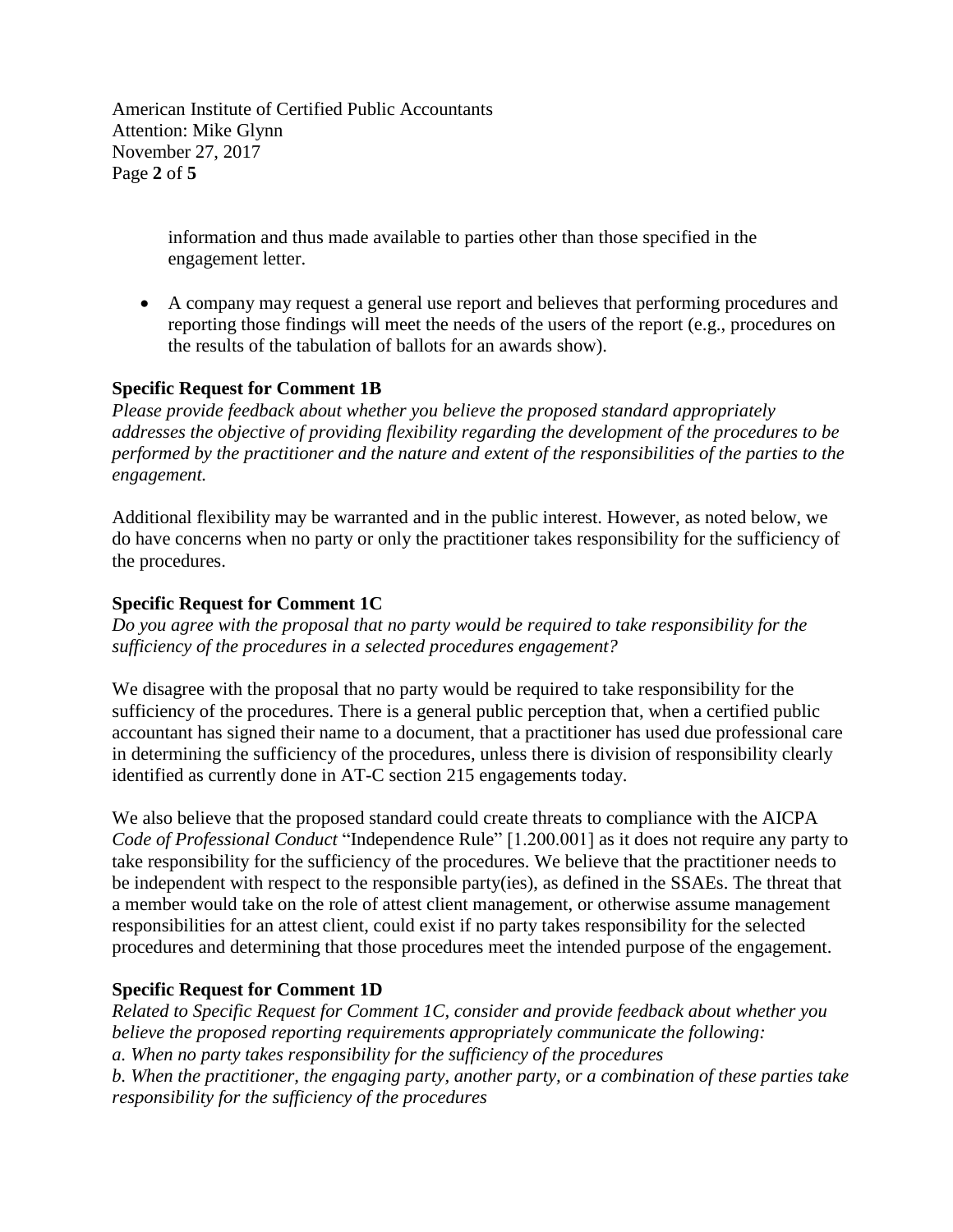American Institute of Certified Public Accountants Attention: Mike Glynn November 27, 2017 Page **3** of **5**

*c. The responsibilities (or lack thereof) of the practitioner, engaging party, and the party responsible for the subject matter d. The limitations of the engagement.*

As noted in our previous comment, we have serious concerns over the proposed reporting under subparts a, b and c. We believe the proposed reporting requirements in subpart d are appropriate.

#### **Specific Request for Comment 2A**

*Do you agree with the permission of general-use selected procedures reports? If you don't agree, please explain why.* 

We agree with the permission of general-use selected procedures reports. It is important to allow the flexibility for the client and practitioner to be able to determine whether the reports should be restricted or could be made available for general use. However, the public should not be misled by the level of assurance provided or the sufficiency of the procedures performed.

However, we do not believe that either general-use or limited-use reports are appropriate in situations where no party is responsible for the sufficiency of the procedures.

## **Specific Request for Comment 2B**

*If general-use selected procedures reports are permitted, should additional language be included in the practitioner's selected procedures report such as disclosure of the party or parties that determined the procedures to be performed by the practitioner?*

In order to avoid confusion of the general public as to the sufficiency of the procedures performed and the related intended use, we believe that the report should include disclosure of the party or parties that determined the procedures to be performed by the practitioner.

## **Specific Request for Comment 3A**

*Do you agree that the practitioner should not be required to request or obtain a written assertion from the responsible party in a selected procedures engagement?*

We acknowledge that there are situations where a written assertion from the responsible party may not be appropriate or possible. Therefore the practitioner should not be required to obtain a written assertion from the responsible party. However, we recommend providing application guidance for the practitioner to determine when it might be appropriate for the responsible party to provide a written assertion in a selected procedures engagement.

## **Specific Request for Comment 3B**

*In addition to those representations required by the proposed standard and in the absence of requiring that the responsible party provide a written assertion, are there any other written representations that the practitioner should be required to request in a selected procedures*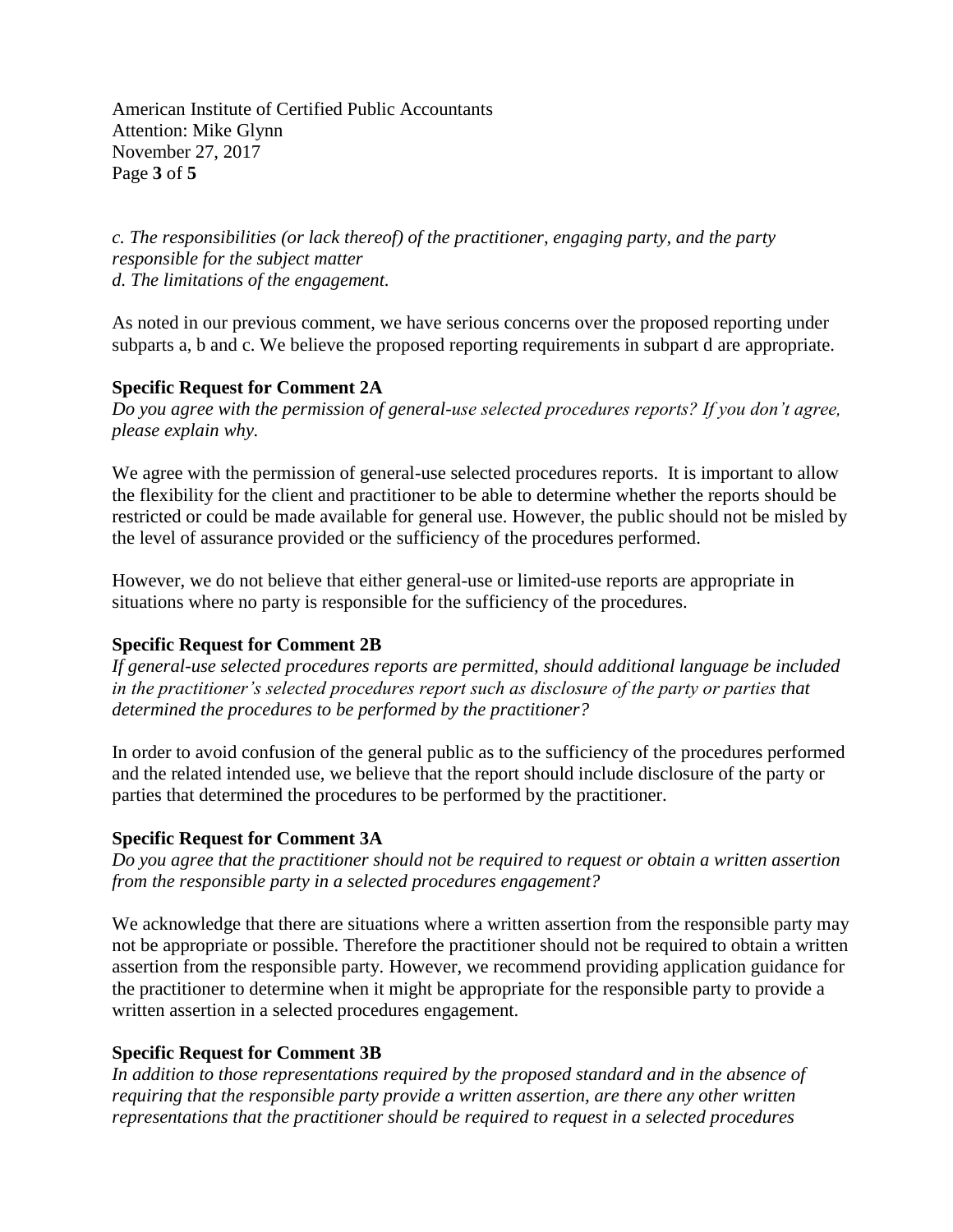American Institute of Certified Public Accountants Attention: Mike Glynn November 27, 2017 Page **4** of **5**

*engagement? If so, please provide specific representations that the practitioner should be required to request.*

We believe that the representations in the proposed standard are adequate.

# **Specific Request for Comment 4A**

*Do you agree that the proposed standard should be market driven, or are there instances in which a practitioner should be precluded from performing a selected procedures engagement? If there are instances in which the practitioner should be precluded from performing a selected procedures engagement, please provide specific instances and the reasons why.* 

A practitioner should be precluded from performing a selected procedures engagement when there is a lack of independence, unless required by law or regulation without regard to independence. We also have concerns where general use reports would be used to cover internal controls over financial reporting or compliance with laws and regulations.

Also, as noted above, we do not believe a selected procedures engagement should be performed in situations where no party is responsible for the sufficiency of the procedures.

## **Specific Request for Comment 4B**

*Do you believe the proposed standard should be included in the professional literature (a) as revisions to AT-C section 215 (resulting in the agreed-upon procedures and selected procedures requirements and guidance being codified together) or (b) as a stand-alone AT-C section (for example, AT-C section 220)? Please provide reasoning for your preference.*

We believe that the proposed standard should be included in the professional literature as a revision to AT-C section 215 as this approach has the following benefits:

- Understandability for CPAs, as:
	- o They only have to reference one standard instead of two.
	- o The optional provisions, and the ramifications of each option, can be highlighted within one standard. Two separate standards that contain these differences, and the ramifications of each, make the differences less readily apparent, as they require CPAs to compare the two standards side-by-side. An analogy may be drawn to AU-C 600, in which an auditor can readily see the differences in procedures that apply depending on whether he or she is making reference to the work of component auditors.
- If changes are made to the standard in the future, they only need to be made to one standard, rather than having to remember to make the changes to two standards (or, even worse, forgetting to do so in one or the other).
- The standard-setting boards can avoid unnecessary differences between the two standards that can result from the fact that they are drafted/revised at different times, by boards